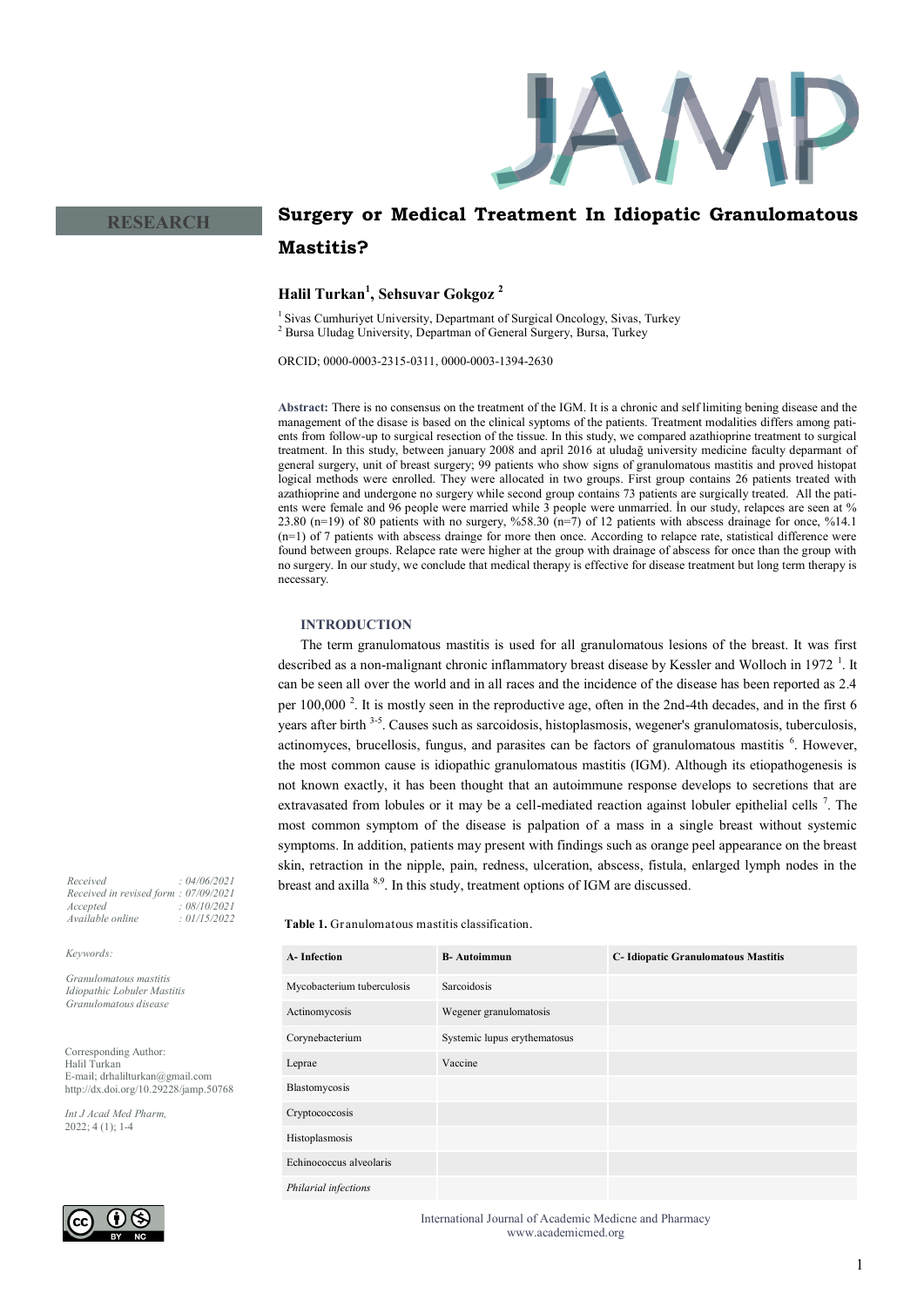

**Fig. I:** 26-year-old patient with left breast swelling, redness, nipple discharge and fistulized lesion on the skin.



**Fig. II.** Mammographic image of the fistulized lesion in the breast.

## **MATERIALS and METHODS**

#### *Ethics committee approval*

The study was initiated with the approval of the Ethics Committee of Bursa Uludağ University Faculty of Medicine, dated 27.12.2016 and numbered 2016-21/23.

#### *Patients and Study Design*

Records of 99 patients who received granulomatous mastitis treatment between January 2008 and April 2016 in Bursa Uludağ University Faculty of Medicine, Department of General Surgery, Breast Surgery Unit were retrospectively reviewed.

The patients were divided into two main groups. The first group  $(n = 26)$  consisted of patients who were treated with Azathioprine without surgery. After histopathological diagnosis, Azathioprine tablet 1x25 mg was started orally in these patients. Hemogram was studied every 15 days. If leukopenia was not detected, the dose was gradually increased (2x25 mg, then 3x25 mg). When clinical and radiological response was obtained, the current treatment was continued for 1 month without dose increase. If the lesion disappeared radiologically and clinically or when significant regression was observed, the dose was gradually reduced and discontinued. In patients with no clinical or radiological response, the dose of Azathioprine was increased to 2x50 mg, followed by 3x50 mg. The second group included patients who underwent surgery ( $n = 73$ ). These patients were divided into 3 subgroups; those who underwent surgery after failure with medical therapy (azathioprine) (patients incompatible with medical treatment, patients who did not respond to medical treatment, and patients who started with medical treatment and changed their decision and preferred surgery) ( $n = 24$ ), those who received maintenance medical therapy after surgery (azathioprine), specific antibiotherapy) ( $n = 26$ ) and patients who underwent surgery only  $(n = 23)$ , and these groups were compared in terms of duration of treatment and recurrence. The duration of treatment of patients who underwent only surgery was accepted as 1 month.

#### *Statistical Analysis*

In the statistical analysis of the study, the compatibility of continuous variables to normal distribution was examined using the Shapiro

Wilk test. Continuous variables are expressed as median (minimum: maximum) values as descriptive statistics. Kruskal Wallis and Mann Whitney U tests were used for comparisons between groups according to the results of the normality test. Categorical variables were compared between groups using chi-square test, Fisher's exact chi-square test or Fisher-Freeman-Halton tests. SPSS (IBM Corp. Released 2012. IBM SPSS Statistics for Windows, Version 21.0. Armonk, NY: IBM Corp.) program was used for analysis and the significance level was determined as  $p = 0.05$  in statistical comparisons.

## **FINDINGS**

All of our patients were women. It was found that 92 patients had idiopathic, 3 patients had tuberculosis, 2 patients had actinomyces, and 2 patients had granulomatous mastitis due to foreign body reaction. Considering the mean age, the median age in the non-operated group was 34.50 (25:56), while the median age in the operated group was 34 (20:64). There was no statistically significant difference in both groups ( $p = 0.503$ ).

**Table II.** Demographic data of patients.

|                              | n  | %    |
|------------------------------|----|------|
| Married patients             | 96 | 97   |
| Pregnant patients            | 2  | 2    |
| Having a child               | 92 | 92,9 |
| Breastfed diseased breast    | 86 | 86,9 |
| Oral Contraseptive           | 16 | 16,2 |
| Smoker                       | 21 | 21,2 |
| Using psychiatric medication | 19 | 19,2 |
| Premenopausal                | 92 | 92,9 |

When the demographic data of the patients were examined, it was observed that 96 patients (97%) were married and 2 patients (2%) were pregnant when diagnosed. It was found that 92 (92.9%) of the patients had a pregnancy history and 86 of them (93.4%) were breastfeeding the diseased breast. In addition, 92 patients (92.9%) were premonopausal, 21 patients (21.2%) smoked, and 16 patients had OCS use anamnesis. While  $3.6\%$  (n = 1) of these 16 patients with a history of OCS use had recurrence after the treatments performed in our center, recurrence was observed in 27 patients (32.50%) after the treatments performed in our center for 83 patients without a history of OCS use. Recurrence rate was found to be lower in the group using  $OCS (p = 0.036)$ .

Considering the blood group distribution, blood group data of 74 patients could be reached. Among these patients , the group most common with 30 patients was a Rh  $(+)$ , while A Rh  $(-)$  2, B Rh  $(+)$  10, A B Rh (+) 5, 0 Rh (+)23 and 0 Rh (-) 4 patients (Table III).

**Table III**. Distribution of patients according to their blood groups.

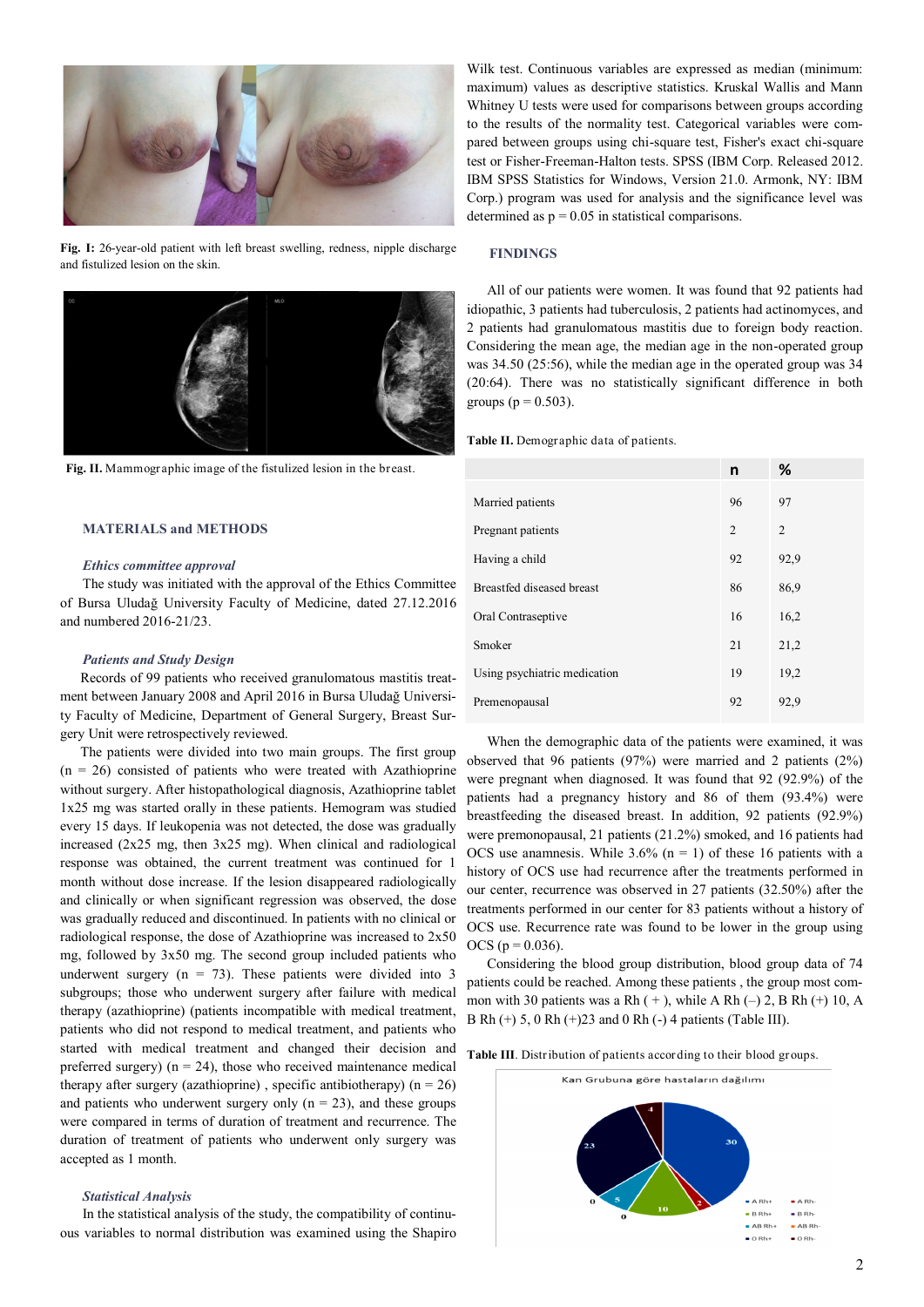nipple discharge. The treatment duration of 34 patients with fistula was 5.50 (1:46) months, while the treatment duration of 65 patients without fistula was 13 (1:72) months. There was a statistically significant difference between the two groups according to the duration of treatment ( $p = 0.022$ ).

#### **Table IV**. Symptoms of Patients

|                    | $\mathbf n$ | $\frac{6}{6}$ |
|--------------------|-------------|---------------|
| <b>Breast Mass</b> | 85          | 85,8          |
| Cellulite          | 63          | 63,6          |
| Fistula            | 34          | 34,3          |
| Pain               | 64          | 64,6          |
|                    |             |               |

The first 1 month after surgery was evaluated as the treatment period of the patients who underwent surgery, and the time until the end of the medical treatment of the patients who underwent surgery and/or medical treatment was evaluated as the treatment period. Recurrence of the disease after this period was accepted as recurrence. Based on this period, 13 of 99 patients (13.1%) were on the ipsilateral side within the first 6 months, 5 patients (5.1%) on the ipsilateral side after 6 months, 4 patients (4%) within the first 6 months on the opposite side, 6 In the patient (6.1%), the disease recurred after 6 months on the opposite side. In the post-treatment follow-up of the patients;

It was seen that the disease recurred in 5 (20.8%) of 24 patients (24.2%) who received only medical treatment. The disease recurred in 6 (26.08%) of 23 patients (23.2%) who received only surgical treatment, and in  $7$  (29.1%) of 24 patients (24.2%) who underwent surgery after medical treatment was attempted and failed. 9 (33.3%) of the 27 patients (27.3%) who underwent medical treatment following surgery saw a recurrence of the disease. Statistical analysis of these groups showed no significant differences in the incidence of recurrence  $(p=0.512)$ .

When the treatment durations of the patients were compared, the median duration of treatment was found to be 14.50 (5:41) months in the non-operated group, and 6 (1:72) months in the operated group. The duration of treatment was longer in the non-operated group, and a statistically significant difference was found between the treatment durations ( $p \le 0.001$ ).

#### **DISCUSSION**

IGM is defined as simple mastitis considering the inflammation findings by physicians who are inexperienced in breast diseases and it is tried to be treated with antbiotic treatments. However, recurrence is inevitable even if partial response is obtained in these patients. It is a benign but difficult to manage breast disease in which differential diagnosis from breast cancer is essential. Fine needle aspiration biopsy performed in the early period for the diagnosis of the disease is a rapid diagnosis method to rule out malignancy, and tissue biopsy is required for a definitive diagnosis

When the time elapsed between the onset of the complaints of the patients and their application to our center is examined recurrence was observed in 25% ( $n = 8$ ) of 32 patients who applied within the first 3 weeks,  $30.8\%$  (n = 8) of 26 patients who presented after 4-6 weeks, and in 29.3% ( $n = 12$ ) of 41 patients who presented 6 weeks and after their complaints after the treatments applied in our center. As it can be understood from here, we think that early diagnosis has an important place in effective treatment.

When the complaints of the patients were questioned, 85 patients

The complaints of the patients were palpable mass, skin rash and (86.7%) had localized or diffuse stiffness that could not be differentiated from the mass, 63 patients (63.6%) had erythema-cellulitis and nipple discharge in 34 patients (34.3%). The treatment duration of 34 patients with fistula was 5.50 (1:46) months, while the treatment duration of 65 patients without fistula was 13 (1:72) months. There was a statistically significant difference between the two groups according to the duration of treatment ( $p = 0.022$ ). The longer duration of treatment in patients without fistula can be explained by the tendency for surgical treatment in patients with fistula and/or the compliance of patients with fistula to treatment.

> When the history of using OCS of the patients was examined, it was found that 16 patients used OCS. 3.6% (n=1) of these 16 patients using OCS had a relapse after treatment in our center, while 83 patients without OCS had a relapse in 27 patients (32.50%) after treatment in our center. Recurrence rate was found to be lower in the group using OCS ( $p = 0.036$ ). Considering the use of OCA as a predisposing factor in this situation, it may be considered to eliminate the factor by discontinuing OCS after the disease. However, it is possible to interpret the granulomatous mastitis secondary to OCS as a better response to treatment compared to other granulomatous mastitis.

> In the surgical treatment of IGM, abscess drainage, wide excision or mastectomy can be applied. Apart from this, successful results can be obtained with only medical treatment. Corticosteroids, nonsteroidal anti-inflammatory agents, colchicine, methotrexate or azathiopyrine are the main agents used. If cortisone is to be used, 0.8 mg/kg day/oral prednisolone is preferred. Duration of treatment is 6 months. However, 50% recurrence rates have been reported after discontinuation of treatment 10,11. In the study conducted by Erozgen *et al*., 24 of 25 patients who were diagnosed with IGM developing after birth were administered steroid treatment, it was reported that one patient had recurrence after steroid treatment among the patients followed for 11 months, and the complaints of other patients completely disappeared <sup>12</sup>. After steroid treatment, the recurrence rate has been reported to be 50% <sup>13</sup>. In our study, 21 patients were given steroids. Recurrence was observed in 8 patients (42.1%) who received steroid therapy during their follow-up. Besides, only azathioprine treatment was used in 26 patients. While recurrence was observed in 6 patients (23.07%), recurrence was observed in 15 (36.5%) of these patients who were given azathioprine combined with surgery in 41 patients. In 1 patient, methotrexate was initiated due to steroid and azathioprine resistance and response was obtained.

> Although azathioprine treatment is effective in selected patients with histopathologically diagnosed IGM, surgical treatment should be considered as the first choice in abscess, skin fistula and persistent wound infections. In the study conducted by Aksoy *et al*., Only wide excision was applied to 15 of 19 patients and they stated that there was no recurrence in the 12-month follow-up of these patients <sup>14</sup>. In our study, 19 of 73 patients who underwent surgical wide excision did not receive additional treatment to surgery, while 2 (10.5%) of these patients had recurrence during their follow-up. In 41 patients, azathioprine was used with surgery, while 12 (29.6%) patients had recurrence in their follow-up, while 13 patients had recurrence in 5 (38.4%) of these patients who were combined with surgery.

> As a result, we concluded in our study that the disease can be treated both surgically and medically. Although abscess drainage is not sufficient in surgical treatment, recurrence is more common in these patients. We concluded that the recurrence rates can be reduced by surgically wide excision of the lesion with safe margins. In patients who do not prefer surgery, it should be known that the disease can be treated medically, but a long-term treatment process awaits the patients. In addition, although steroid was first recommended in medical treatment in the literature, azathioprine was found to have positive results as well as steroid in our study.